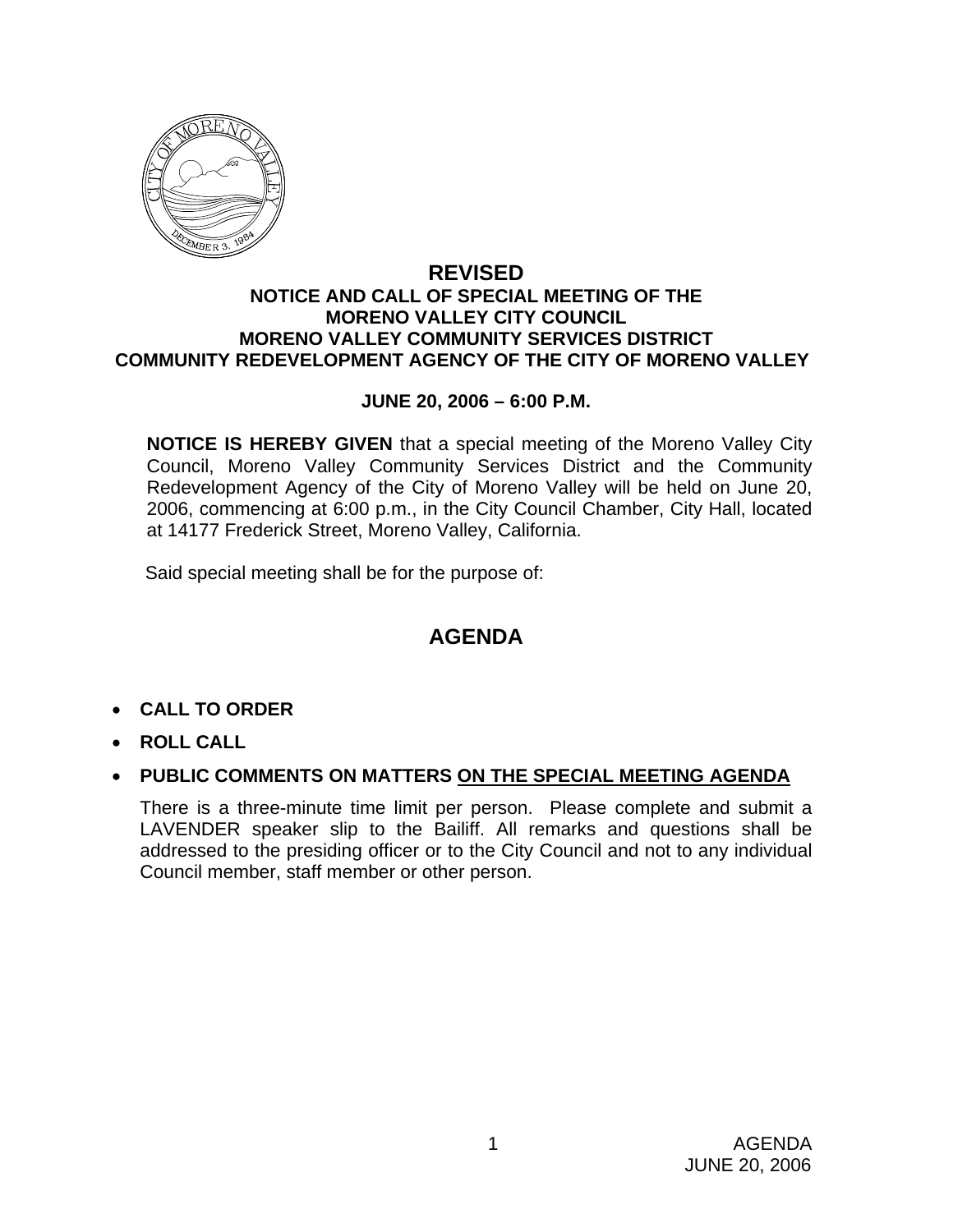## **A. CONSENT CALENDAR** - **CITY COUNCIL**

- A1. PARCEL MAP 34411 NASON STREET ACCEPT AGREEMENT AND IRREVOCABLE LETTERS OF CREDIT FOR PUBLIC IMPROVEMENTS (STONERIDGE), NASON STREET BETWEEN FIR AVENUE AND STATE ROUTE 60, DEVELOPER – STONERIDGE CENTRE PARTNERS, L.P., ENCINITAS, CA (Report of: Public Works Department) Recommendation: That the City Council:
	- 1. Accept the Agreement and Irrevocable Letters of Credit for Public Improvements for Parcel Map 34411 Nason Street;
	- 2. Authorize the mayor to execute the agreement;
	- 3. Direct the City Clerk to forward the signed agreement to the County Recorder's office for recordation; and
	- 4. Authorize the City Engineer to execute any amendments to the agreement, subject to City Attorney approval, if the required public improvements are not completed within said timeframe.
- A2. PARCEL MAP 34411 COMMERCIAL ACCEPT AGREEMENT AND IRREVOCABLE LETTERS OF CREDIT FOR PUBLIC IMPROVEMENTS (STONERIDGE), BETWEEN NASON STREET, FIR AVENUE, EUCALYPTUS AVENUE, AND STATE ROUTE 60, DEVELOPER – STONERIDGE CENTRE PARTNERS, L.P., ENCINITAS, CA (Report of: Public Works Department) Recommendation: That the City Council:
	- 1. Approve Parcel Map 34411, authorize the City Clerk to sign the map and transmit said map to the County Recorder's Office for recordation;
	- 2. Accept the Agreement and Irrevocable Letters of Credit for Public Improvements for Parcel Map 34411;
	- 3. Authorize the Mayor to execute the agreement;
	- 4. Direct the City Clerk to forward the signed agreement to the County Recorder's office for recordation; and
	- 5. Authorize the City Engineer to execute any amendments to the agreement, subject to City Attorney approval, if the required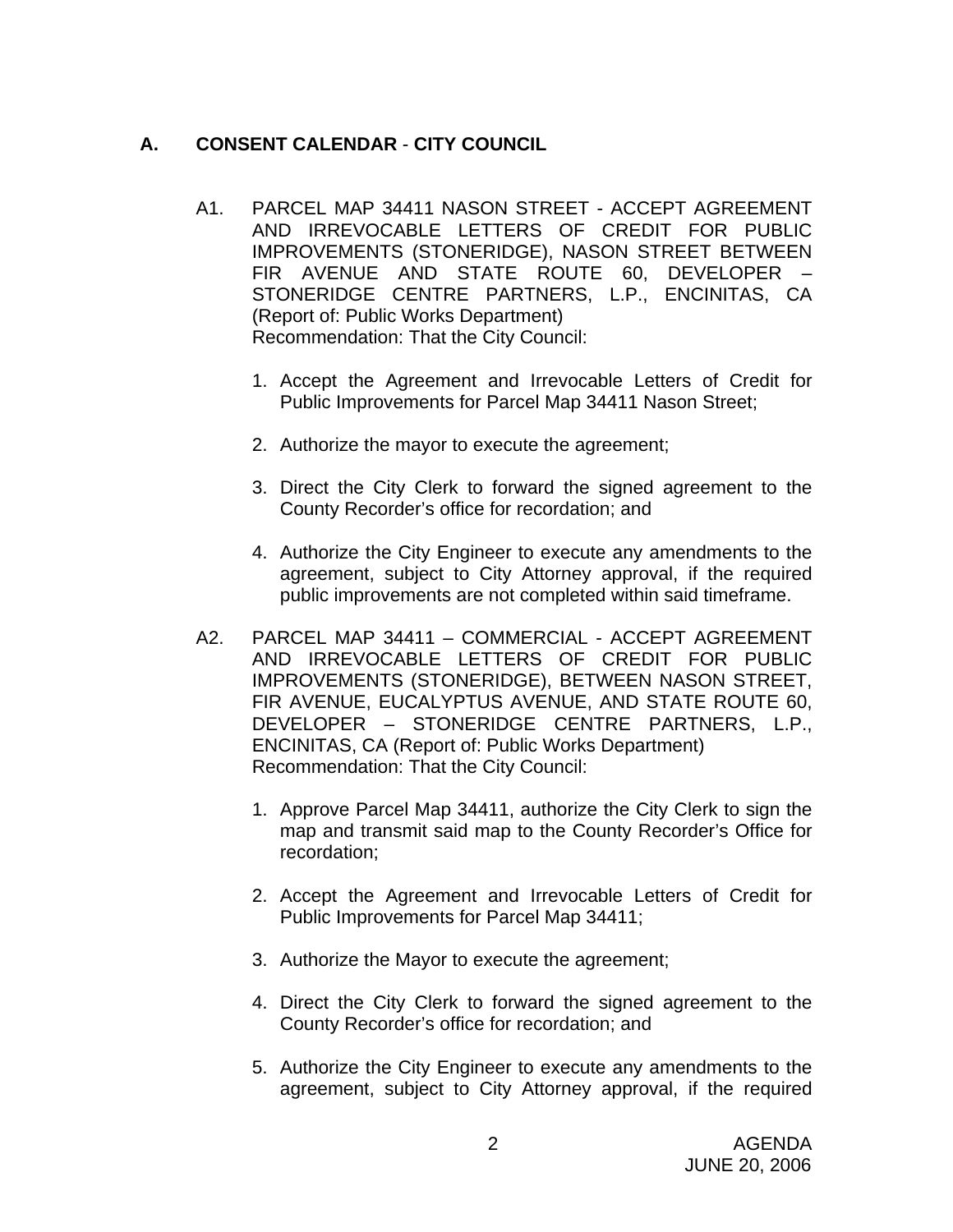public improvements are not completed within said timeframe.

- A3. TRACT 32834 OFFSITE SUPPLEMENTAL FOR STONERIDGE TOWN CENTER PROJECT – ACCEPT AGREEMENT AND BONDS FOR PUBLIC IMPROVEMENTS, EAST OF NASON STREET, BETWEEN STATE ROUTE 60 AND DRACAEA AVENUE, SUBDIVIDER – BEAZER HOMES HOLDING CORP., BREA, CA (Report of: Public Works Department) Recommendation: That the City Council:
	- 1. Accept the Agreement and Bonds for Public Improvements;
	- 2. Authorize the Mayor to execute the Agreement;
	- 3. Direct the City Clerk to forward the signed Agreement to the County Recorder's Office for recordation; and
	- 4. Authorize the City Engineer to execute any future time extension amendments to the agreement, subject to City Attorney approval, if the required public improvements are not completed within said timeframe.
- A4. COMMUNITY FACILITIES DISTRICT NO. 5 APPROVAL OF NOTICE OF CESSATION OF SPECIAL TAX LIEN AND APPROVAL AND ADOPTION OF THE RESOLUTION FOR THE SECOND AMENDMENT TO THE ACQUISITION/FINANCING AGREEMENT (Report of: Public Works Department) Recommendation: That the Mayor and members of the City Council of the City of Moreno Valley; acting in their capacity as the legislative body of the City of Moreno Valley Community Facilities District No. 5:
	- 1. Approve the Notice of Cessation of Special Tax Lien for parcels within Community Facilities District No. 5 (CFD No. 5): and
	- 2. Approve and adopt Resolution No. 2006-73: a Resolution of the City Council of the City of Moreno Valley, California, approving the Form of the Second Amendment to the Acquisition/Financing Agreement for CFD No. 5 of the City of Moreno Valley.

Resolution No. 2006-73

A Resolution of the City Council of the City of Moreno Valley, California, Approving the Form of the Second Amendment to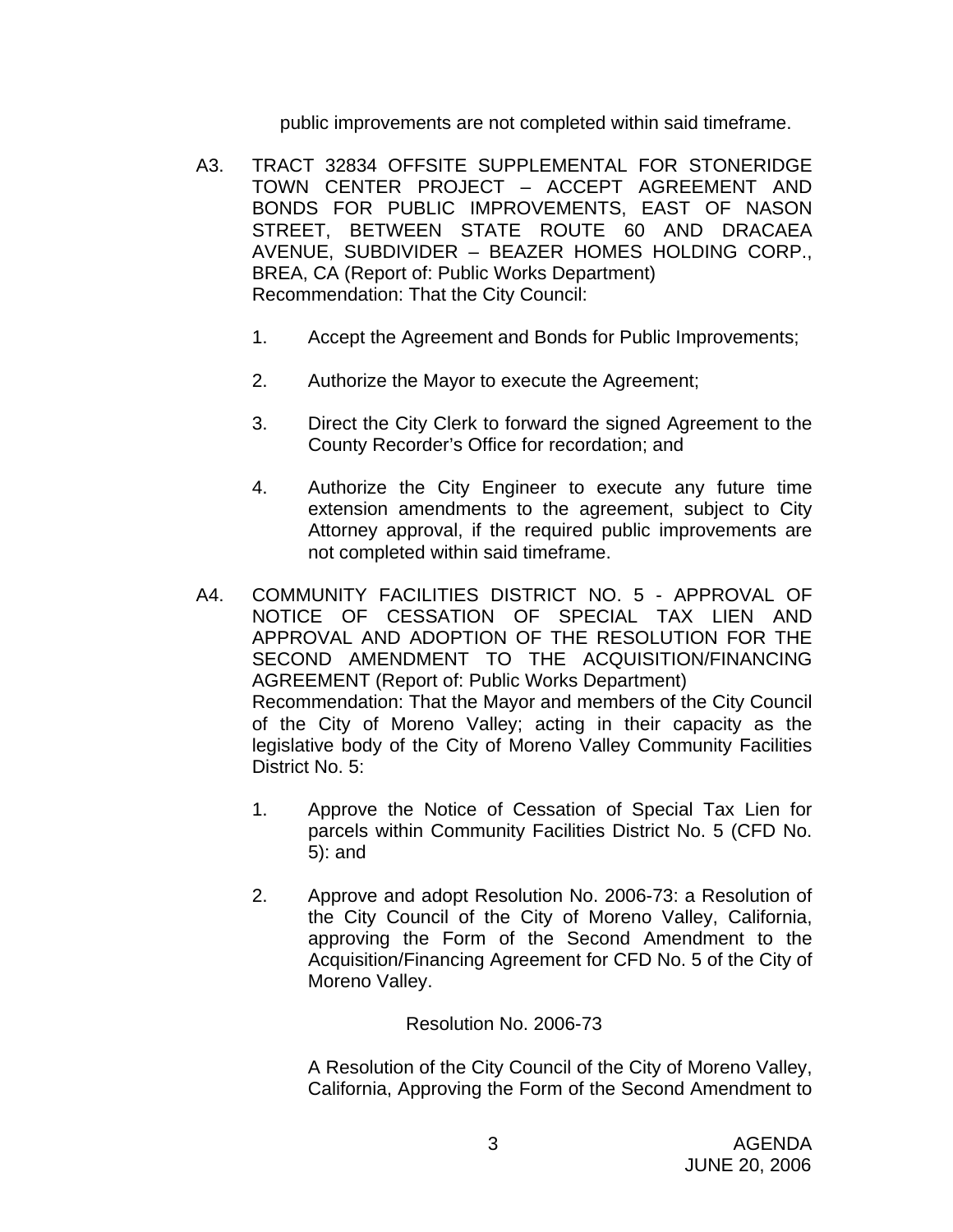the Acquisition/Financing Agreement for Community Facilities District No. 5 of the City of Moreno Valley

# **E. PUBLIC HEARINGS**

Questions or comments from the public on the Public Hearing matter are limited to five minutes per individual and must pertain to the subject under consideration. Those wishing to speak should complete and submit a GOLDENROD speaker slip to the Bailiff. All remarks and questions shall be addressed to the presiding officer or to the City Council and not to any individual Council member, staff member or other person.

E1. A PUBLIC HEARING FOR GENERAL PLAN AMENDMENT (PA96- 0013) – A COMPREHENSIVE UPDATE OF THE CITY'S GENERAL PLAN AND RELATED ENVIRONMENTAL IMPACT REPORT (THIS MEETING WILL CONTINUE WITH A REVIEW OF THE LAND USE ALTERNATIVES, FOLLOWED BY PRESENTATIONS REGARDING CIRCULATION AND THE ENVIRONMENTAL IMPACT REPORT) (Report of: Community Development Department) Recommendation: That the City Council conduct a public hearing

regarding the comprehensive update to the City's General Plan and the related Environmental Impact Report; and continue the public hearing of PA96-0013 to July 11, 2006.

# **CLOSED SESSION**

A Closed Session of the City Council, Community Services District and Community Redevelopment Agency of the City of Moreno Valley will be held in